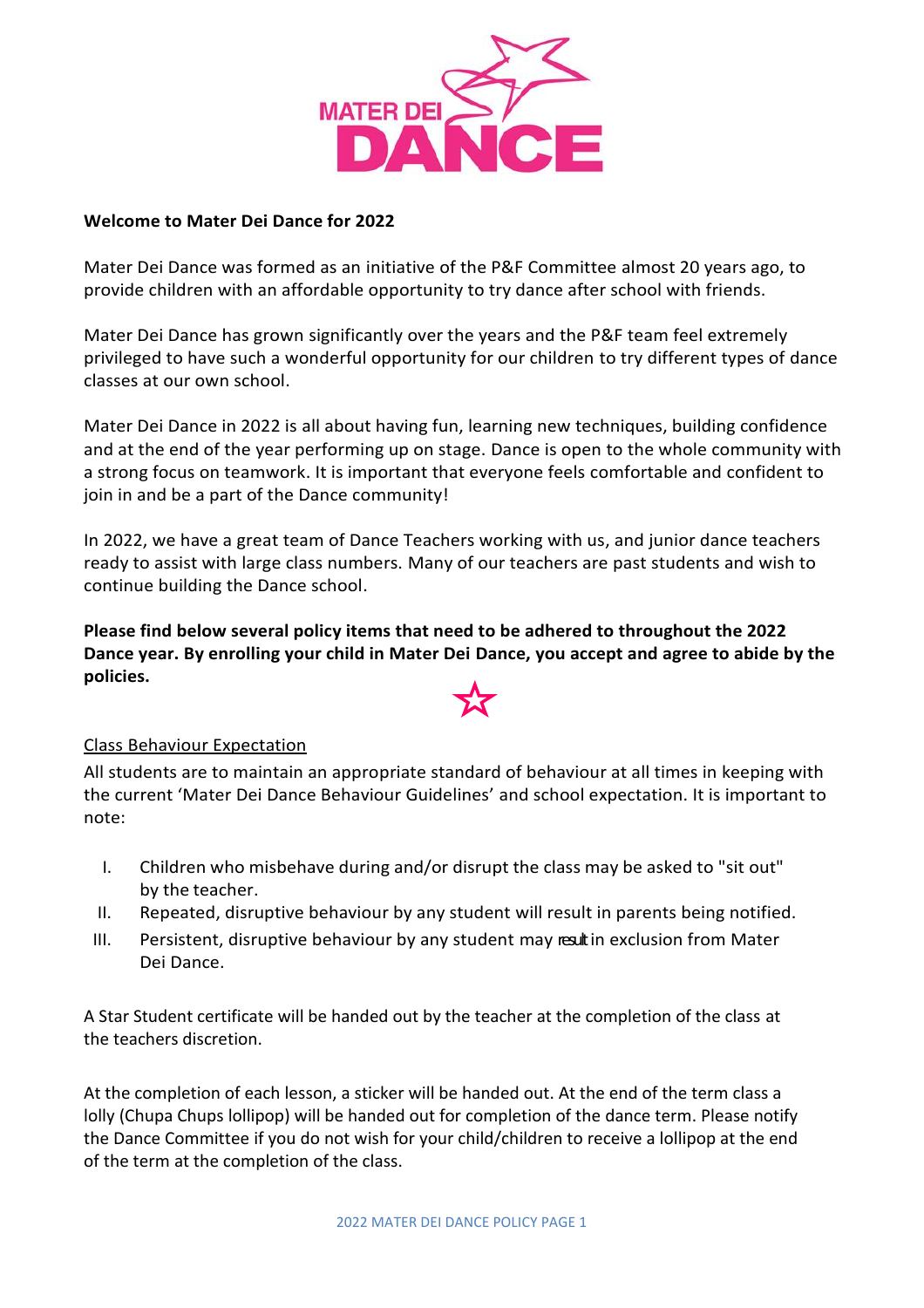## Enrolment Information

Enrolments are to be made through TryBooking, after registering your child/children's via TryBooking you will receive an invoice from Mater Dei Accounts. Payment can be made via Mater Dei School Qrk! app, BPay or direct debit, details of which are outlined on the Invoice.

Please note that no fees are charged or payable on the TryBooking portal. Should you wish to cancel or change a class that you have registered for on TryBooking, please email [dance@materdeipandf.org.au](mailto:dance@materdeipandf.org.au) to assist.

For 2022 classes sizes will operate with a minimum of 5 students and a maximum of 15 students. With some exceptions and/or at the teacher's discretion, classes that receive more than 15 enrolments will be split with an additional teacher provided to the class. Further information will be provided to the parents/caregivers of this class.

#### Timetable & Class Times

The timetable will ideally follow the Mater Dei school term, with exceptions when directed by P&F President/Mater Dei President. Please note classes will not be held on public holidays or pupil free days.

Class times will start and finish as per the timetable that is released at the start of each term; it is important to familiarise yourself with the timetable each term as times may vary depending on the teacher's availability. Enrolled parents/caregivers will be notified of any changes to the timetable or class times by email throughout the term.

Each student is entitled to ONE (1) Trial Class before committing to the term/or a new class.

#### Term Fees and Levies

Mater Dei Dance invoices are payable within 14 days of receiving your invoice. Term Fees are to be paid in full.

If fees remain unpaid after 14 days, a late payment charge of \$20 may be charged to your account. Unfortunately, continual or habitual lateness in payment of fees may jeopardise the child's enrolment.

# **2022 Prep Dance class fees are \$12 per lesson. 2022 All other class fees are \$14 per lesson.**



**Concert Levy** is \$45 per class. The levy is pro-rata'd over three (3) terms invoices and is a contribution towards the annual Mater Dei Dance Concert. Unfortunately, no refund will be issued if the students enrolment is cancelled.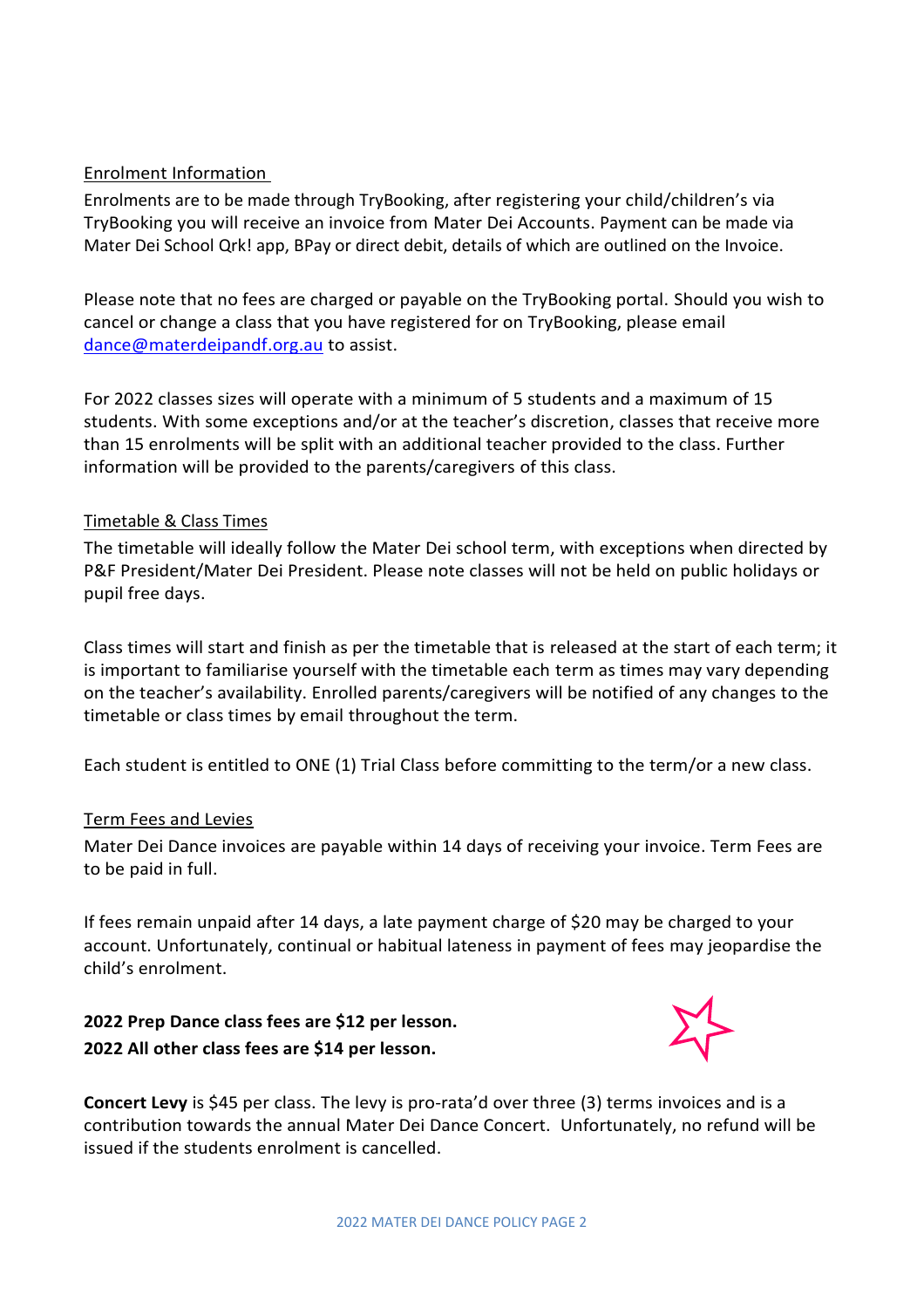The concert will be held in Term 4 with the date to be confirmed shortly. The concert is the end of dance for the year. Students may be asked to assist with performances after the concert, such as end of school Christmas concert / school assemblies. Further information regarding this will be issued to the students involved.

**Costume Levy** is \$70 per student, per dance class is charged for costumes. Payment will be spread over the three terms at \$20 per term for the first two terms and then \$30 in term 3 (for students enrolled from the beginning of the year).

If the student enrols later after term 1, the costume levy will be charged over the course of the remaining terms. The costumes are for the students following the concert, no refund will be issued if the student's enrolment is cancelled once the costume has been purchased (as it is custom to the size of that student).

**Fee Relief** is available at the discretion of the School Principal for Mater Dei families and the P&F Executive for Non Mater Dei families experiencing genuine financial hardship. The current Policy provides fee relief for one (1) term of one (1) dance subject only per student attending Mater Dei Dance. All requests for fee relief must be made in writing to the School Principal/P&F Executive prior to the commencement of term. Individual circumstances are reviewed on a term-by-term basis. All requests are kept strictly confidential between the School Principal and the P&F Executive.

No refund or adjustments to fees are possible as a result of student's absence from classes. Classes that are cancelled by Mater Dei Dance will be refunded in the next Terms invoice. Mater Dei Dance is not able to offer make-up lessons without consultation through Dance Coordinator.

Student withdrawal after week 2 of the dance term does not attract a refund of fees. All student withdrawals must be placed in writing to Mater Dei Dance and emailed to [dance@materdeipandf.org.au](mailto:dance@materdeipandf.org.au)

#### Uniform/Appearance

It is recommended that dance students wear the Mater Dei Dance T-shirt as this assists the teachers in knowing which children are part of the Mater Dei Dance Community within the school ground. It also helps to promote Mater Dei Dance, and builds a sense of community!

Dance T-shirts can be purchased for \$12.00 via Mater Dei Qkr! app, and will be distributed to your child through Mater Dei Dance. Please note Mater Dei Second-hand Uniform Shop may have Dance T-Shirts for \$5.00 (depending on available stock).

**Jnr & Snr Hip Hop:** Mater Dei Dance T-shirt, school runners

**Prep Dance:** Mater Dei Dance T-Shirt, shoes off for this class and favourite dance clothes.

**Jazz & Cheer:** Mater Dei Dance T-Shirt, school runners, and bike shorts.

**Ballet:** Mater Dei Dance T-shirt, bare feet.

**Tap:** Mater Dei Dance T-shirt, tap shoes.

**Jazz:** Mater Dei Dance T-shirt, jazz shoes.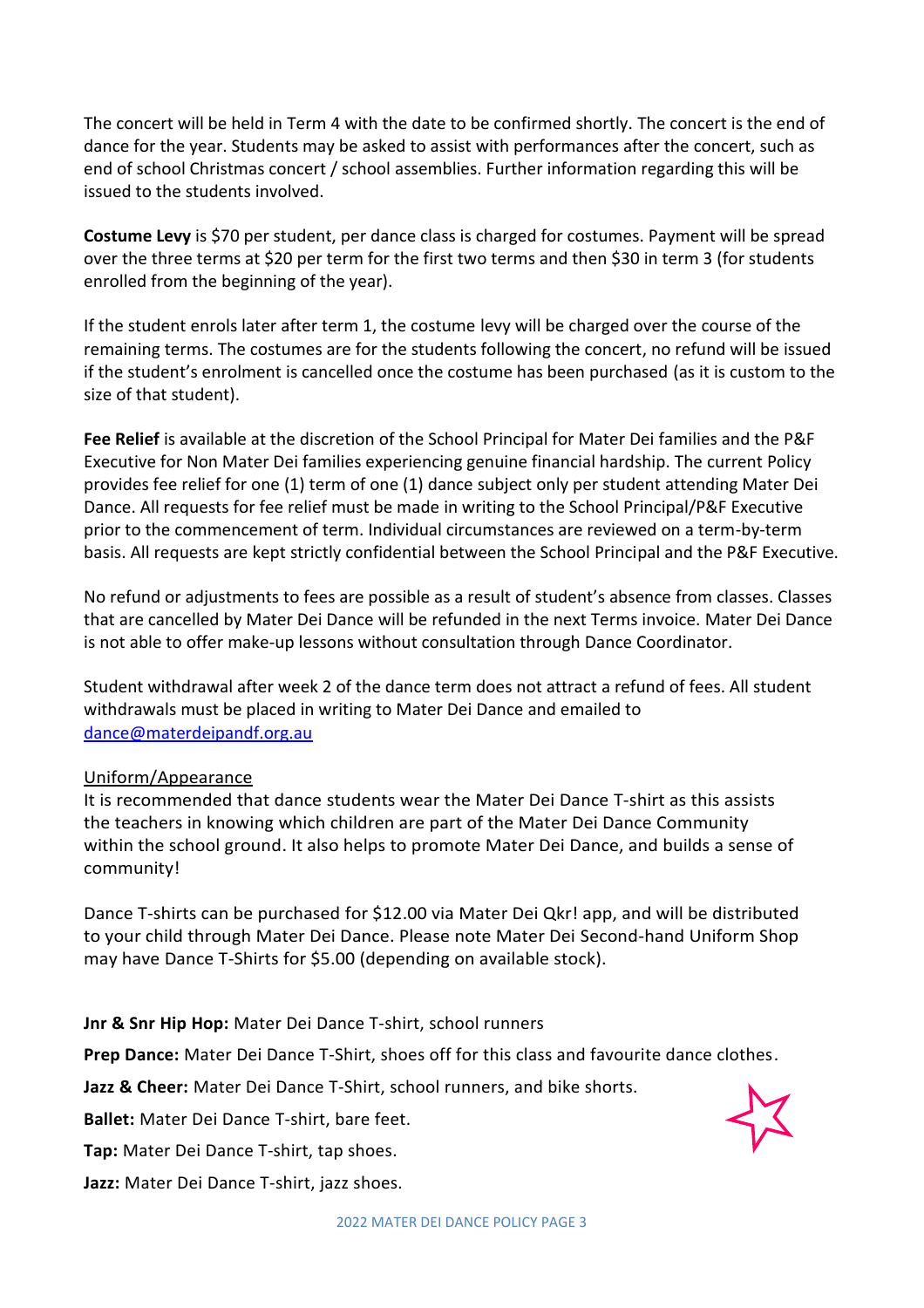For further clarification regarding dance uniform, please speak with the Mater Dei Dance committee.

Students are required to be ready for class five minutes before the start of the nominated class time and wait outside until the Dance Teacher commences the class. Students are not to enter the dance room until directed by the nominated dance teacher.

It is recommended that students bring a water bottle to each dance class and note that no food is to be consumed in the hall at any time. Please encourage your child to visit the bathroom prior to the commencement of class, the Dance Teachers is unable to take children to the bathroom during class times or supervise them as they depart the hall to visit the bathroom.

#### Supervision

Mater Dei dance classes are conducted outside of school hours, and therefore supervision is not provided by the school. Mater Dei, nor the Dance Teachers are responsible for the supervision of students outside your child's nominated Dance class time/s.

Students of all ages are not to be left at school unsupervised, if their class time falls in the second teaching block ie at 4.15pm, it is expected that your child is either supervised by a parent/caregiver, enrolled into OSHC or is to leave the school and returns at the nominated class time.

Please ensure that children (and siblings) who are waiting or participating in classes are adequately supervised. We expect that children use the facilities in the same manner as they do during school hours. Therefore, we ask you to adhere to the following:

- I. If a school area is out of bounds during school hours it is also out of bounds after school hours. This is for the safety of your children. Children are not permitted to play in the gardens, Prayer Garden or office admin veranda.
- II. Bathrooms should only be used for their intended purpose and are not play areas.
- III. Children are not permitted on the oval nor may they play on the equipment.
- IV. Please ensure that when providing your children with afternoon tea, that you place all rubbish in the bins provided and the area is left clean and tidy.
	- I. Please ensure that your children stay away from the glass doors of the hall while dance classes are in progress as it is very distracting to the students and the teachers. Parents and siblings may not enter the hall after the class has commenced unless requested by teacher and/or if it is an emergency.

No liability will be accepted by the School or Mater Dei Dance if something happens to your child outside of the class times during which you nominated your child to attend.

Please note that any children, sibling, parents or caregivers waiting on the school grounds